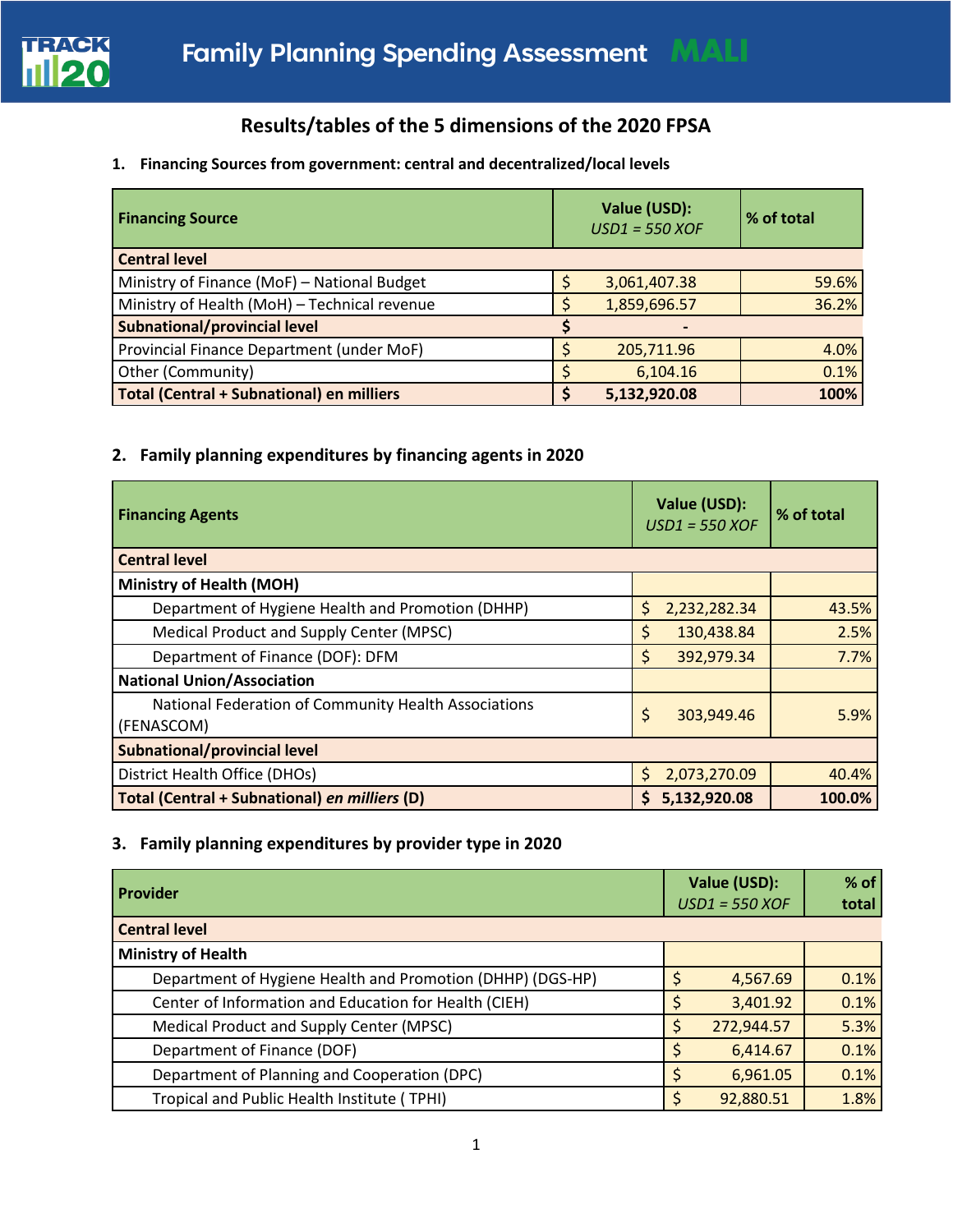

# **Family Planning Spending Assessment MALI**

| Cabinet                                                           | 15,445.01    | 0.3%   |
|-------------------------------------------------------------------|--------------|--------|
| Public Central Hospitals (Mithapab, Settha, Mohosot, Maternal and | 115,615.88   | 2.3%   |
| Child)                                                            |              |        |
| Subnational/provincial level                                      | 4,629,152.24 | 90.2%  |
| Provincial Health Office (PHOs) (CSCOM)                           | 472,128.05   | 9.2%   |
| District Hospitals (DHs)                                          | 4,142,560.72 | 80.7%  |
| <b>Total (Central + Subnational) en milliers</b>                  | 5,132,920.08 | 100.0% |

## **4. Family Planning Spending categories (FPSC) in 2020**

| <b>Family Planning Spending Categories</b>                                                                 | Value (USD):<br>$USD1 = 550 XOF$ | % of total |
|------------------------------------------------------------------------------------------------------------|----------------------------------|------------|
| Salaries for services                                                                                      | 2,273,282.98<br>\$               | 44.3%      |
| Training and capacity building                                                                             | \$<br>903.64                     | 0.02%      |
| Prescription and provision of male condoms for FP                                                          | \$<br>192,313.16                 | 3.7%       |
| Provision of pills                                                                                         | \$<br>165,318.40                 | 3.2%       |
| Provision of injectables                                                                                   | \$<br>283,058.19                 | 5.5%       |
| Provision of IUD                                                                                           | \$<br>20,905.39                  | 0.4%       |
| Provision of implants                                                                                      | \$<br>227,420.70                 | 4.4%       |
| FP service not elsewhere classified (specify)                                                              | \$<br>1,006,666.59               | 19.6%      |
| Monitoring and evaluation                                                                                  | \$<br>21,928.32                  | 0.4%       |
| Planning, coordination, and program management                                                             | \$<br>15,445.01                  | 0.3%       |
| Information, education and communication for FP                                                            | \$<br>647,904.66                 | 12.6%      |
| Drug supply systems                                                                                        | \$<br>1,818.18                   | 0.04%      |
| FP services not disaggregated by type (specify types of FP services<br>included in the aggregate spending) | $\zeta$<br>275,954.86            | 5.4%       |
| <b>Total (Central + Subnational)</b>                                                                       | 5,132,920.08<br>\$               | 100%       |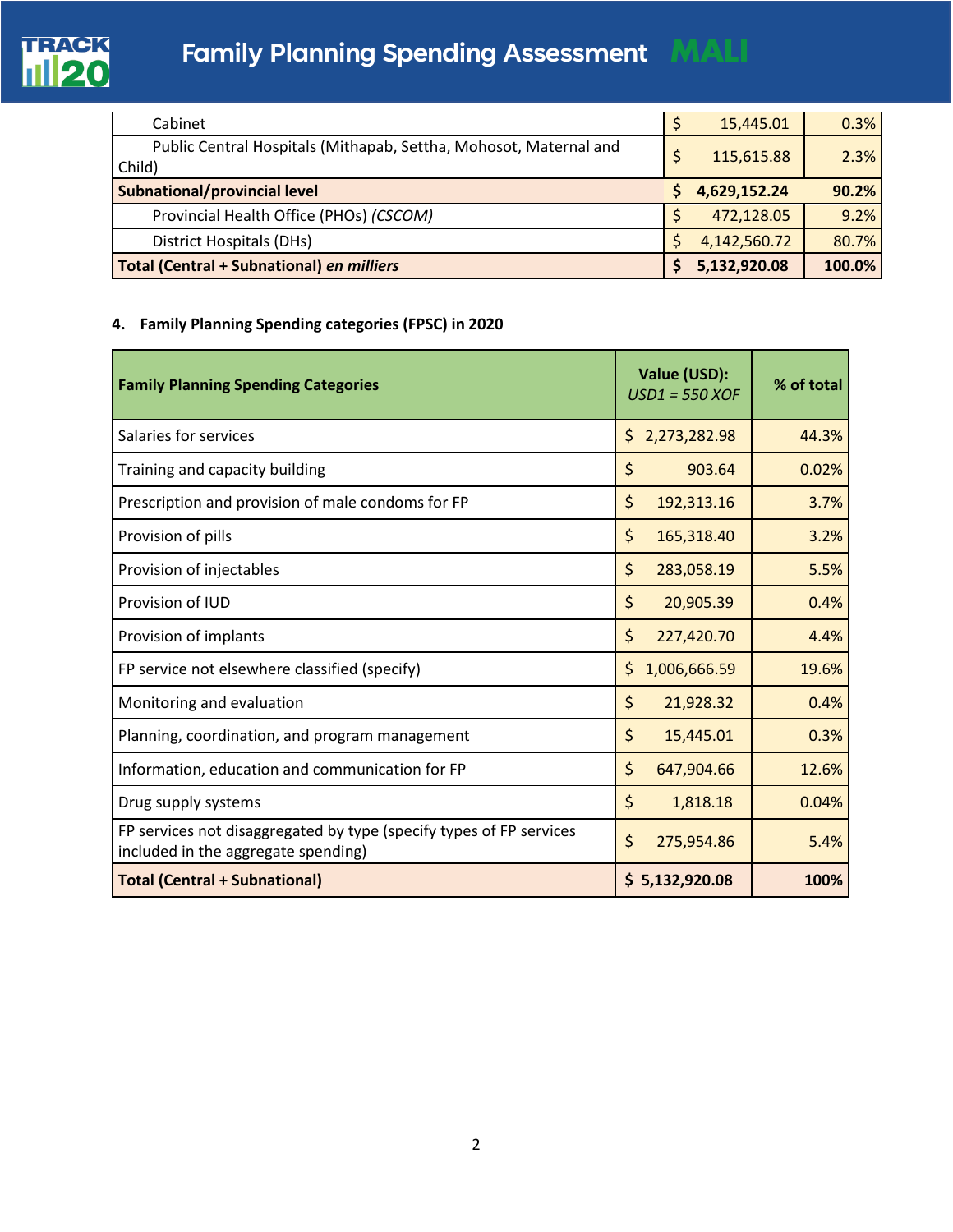

# **6. Inputs/Production Factors/objects of expenditures in 2020**

| <b>Family Planning Production Factors</b>                | Value (USD):<br>$USD1 = 550 XOF$ | % of total |
|----------------------------------------------------------|----------------------------------|------------|
| Indirect FP service provision staff cost                 | \$<br>2,273,282.98               | 44.29%     |
| Pills                                                    | \$<br>165,318.40                 | 3.22%      |
| Injectables and related consumables                      | \$<br>283,058.19                 | 5.51%      |
| <b>IUD and related consumables</b>                       | \$<br>20,905.39                  | 0.41%      |
| Implants and related consumables                         | \$<br>227,420.70                 | 4.43%      |
| Male condoms for FP                                      | \$<br>192,313.16                 | 3.75%      |
| Female condoms for FP                                    | \$<br>3,341.57                   | 0.07%      |
| Consulting services                                      | \$<br>794,271.53                 | 15%        |
| Counselling                                              | \$<br>661,696.54                 | 12.89%     |
| Contraceptives and consumables not classified above      | \$<br>178,127.46                 | 3.47%      |
| <b>Procurement services</b>                              | \$<br>276.79                     | 0.01%      |
| Transportation, and distribution                         | \$<br>1,818.18                   | 0.04%      |
| Monitoring and evaluation                                | \$<br>21,928.32                  | 0.43%      |
| Information, education and communication (IEC) materials | \$<br>292,812.21                 | 5.70%      |
| Administrative costs not disaggregated by type           | \$<br>15,445.01                  | 0.30%      |
| <b>Training</b>                                          | \$<br>903.64                     | 0.02%      |
| <b>Total (Central + Subnational) en milliers</b>         | \$<br>5,132,920.08               | 100%       |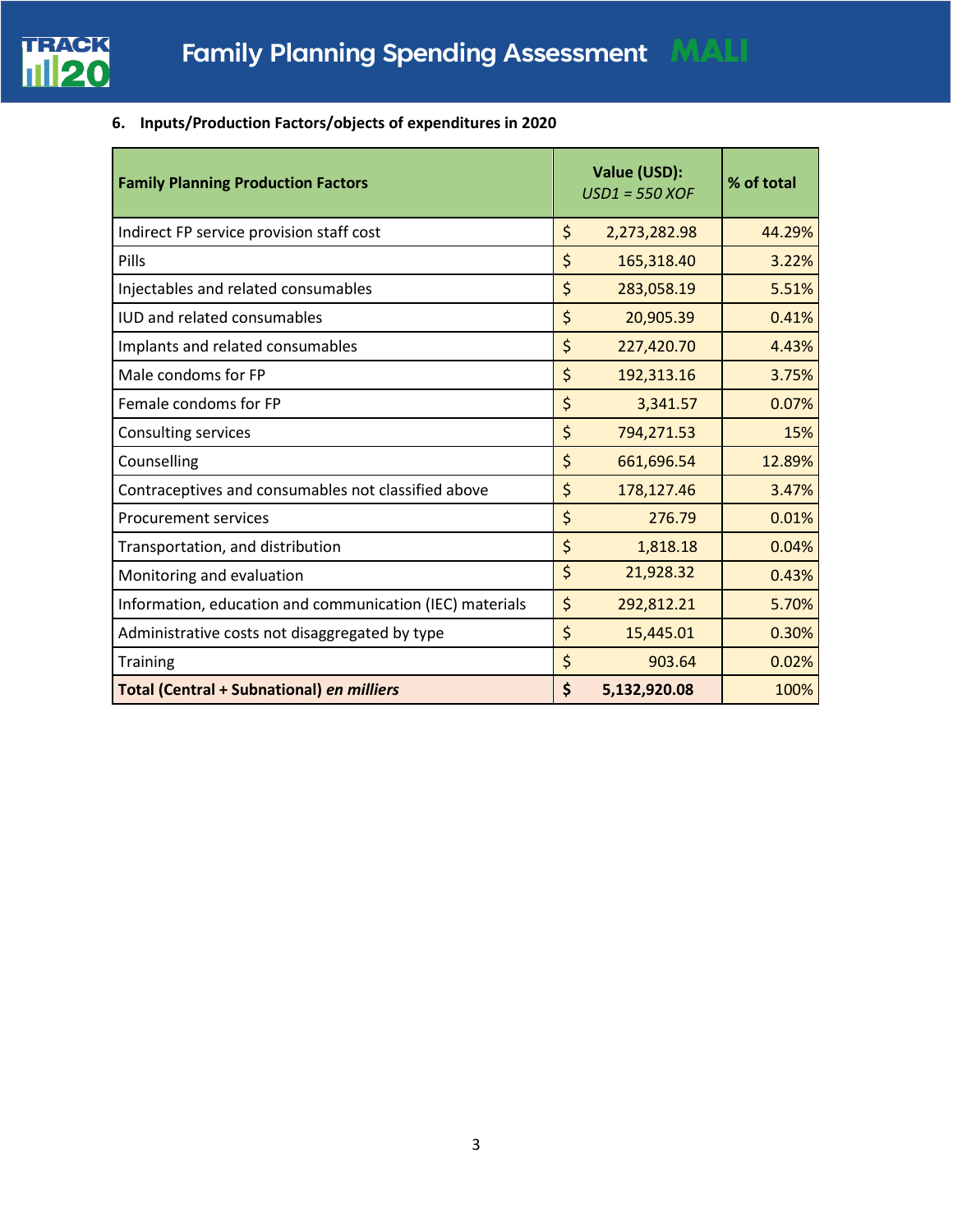

### **7. Fund flows for family planning service from government**



#### **Note:**

- MoF = Ministry of Finance
- MoH = Ministry of Health
- MoES = Ministry of Education and Sport
- PFD = Provincial Finance Department
- PHO = Provincial Health Office
- PESD = Provincial Education and Sport Department
- CH\* = Central Hospital including private hospital
- PH\* = Provincial Hospital including private hospital
- DHO = District Health Office
- DH = District Hospital
- HC = Health Center
- ABS = Sectorial Budget Support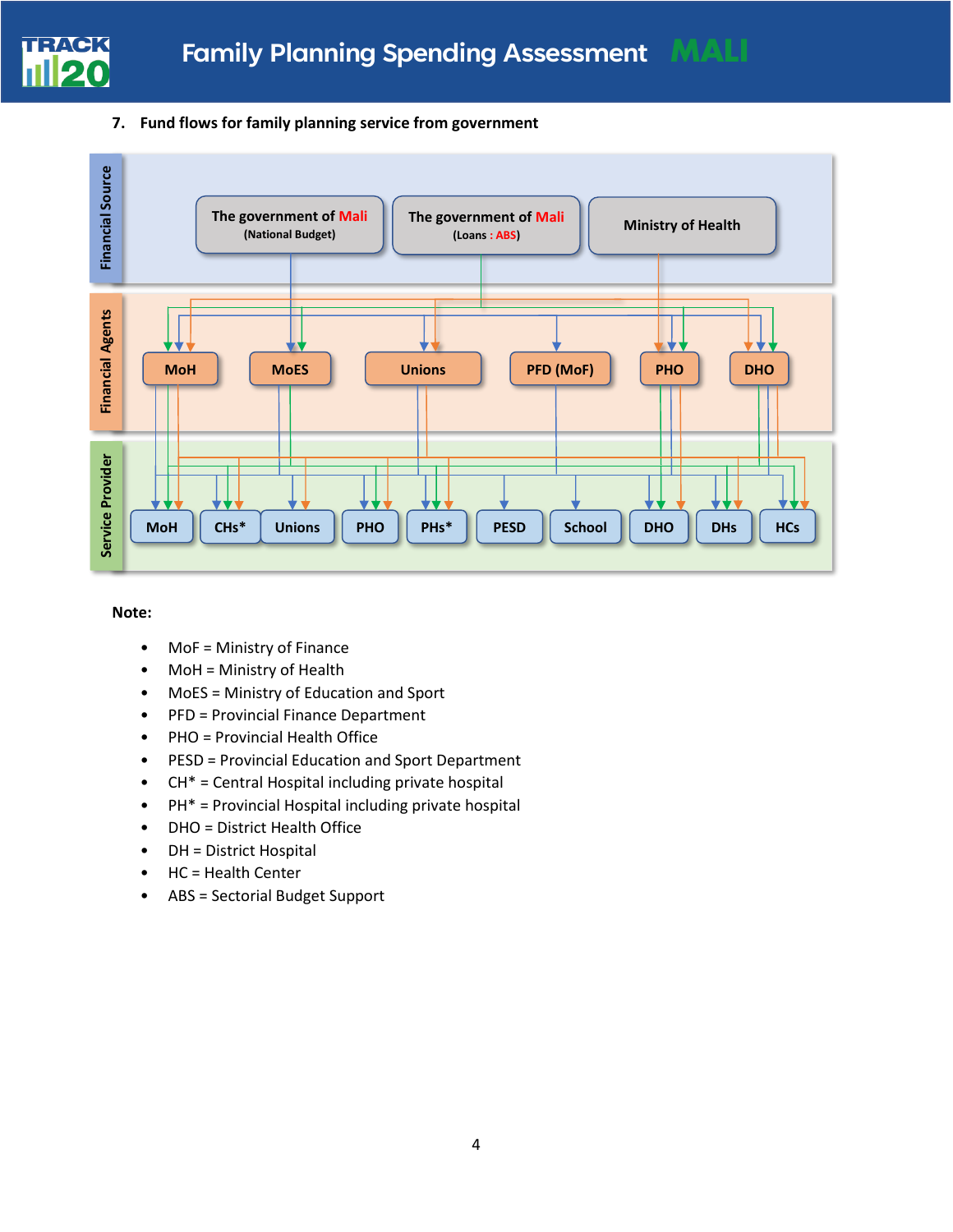

**Data Collection Plan** <<< Concrete data collection schedule is under drafting>>>

| <b>Financial Source (Form 1)</b> | <b>Financial Agents (Form 1)</b> | <b>Service Providers (Form 2)</b>  |
|----------------------------------|----------------------------------|------------------------------------|
| <b>National Government</b>       | <b>Ministry of Health (MOH)</b>  | <b>Public Central Hospitals</b>    |
| Ministry of Finance              | 1) Cabinet                       | - Maternal & Child Hospital        |
| Ministry of Health               | 2) DHHP                          | - Mittapab Hospital                |
| <b>Multilateral Agencies</b>     | 3) FDD                           | - Settha Hospital                  |
| WB (Loan)                        | 4) DHPE                          | - Mahosot Hospital                 |
|                                  | 5) DHR                           | Private Central Hospital/clinic    |
|                                  | 6) MCHC                          | $-$ TBC                            |
|                                  | 7) MPSC                          | <b>PHOs</b>                        |
|                                  | 8) CIEH                          | - TVE PHO                          |
|                                  | 9) TPHI                          | - XK PHO                           |
|                                  | <b>MoES</b>                      | - BLKX PHO                         |
|                                  | - Dept of Informal Education     | <b>Public Provincial Hospitals</b> |
|                                  | - Dept of Higher Education       | - Vientiane PH                     |
|                                  | -DOP                             | - XK PH                            |
|                                  | <b>Union/Association</b>         | - BLKX PH                          |
|                                  | Youth Union                      |                                    |
|                                  | Women Union                      | Private provincial Hospital/clinic |
|                                  | <b>VTE Youth Center</b>          | - TBC                              |
|                                  |                                  | <b>District Health Office</b>      |
|                                  |                                  | <b>District Hospital</b>           |

### **8. Estimation Method - FP Shared Expenditures**

To produce the tables in the previous section, we used the FPSA methodology to estimate shared expenditures. The Mali Equivalence Ratio at 2.55, and the calculated FP Allocation Ratio using data from the number of visits and hospitalization indicators.

| <b>Equivalence Ratio of Mali</b> | <b>Primary</b><br><b>Hospital</b> | <b>Secondary</b><br><b>Hospital</b> | <b>Tertiary</b><br><b>Hospital</b> | Equivalence<br>Ratio | <b>Ratio</b><br>d'allocation PF |  |
|----------------------------------|-----------------------------------|-------------------------------------|------------------------------------|----------------------|---------------------------------|--|
|                                  | 3.11                              | 3.12                                | 1.42                               | 2.55                 | 3.343%                          |  |

| <b>Indicator</b>                        | <b>Number</b><br>2020: A | Average<br>length of<br>stay: B | Total:<br>$C = A * B$ | days to beds in<br>hospital | General<br>total |
|-----------------------------------------|--------------------------|---------------------------------|-----------------------|-----------------------------|------------------|
| <b>Total number of FP consultations</b> | 311,038                  |                                 | 311,038               | 311,038                     |                  |
| Total number of curative consultations  | 8,862,179                |                                 | 8,862,179             | 8,862,179                   |                  |
| Number of hospitalizations in Maternity | 4,827                    |                                 |                       |                             | 9,302,922        |
| Number of hospitalizations in Medicine  | 9,548                    |                                 | 50,826                | 129,705                     |                  |
| Number of hospitalizations in surgery   | 2,035                    | $\overline{4}$                  |                       |                             |                  |